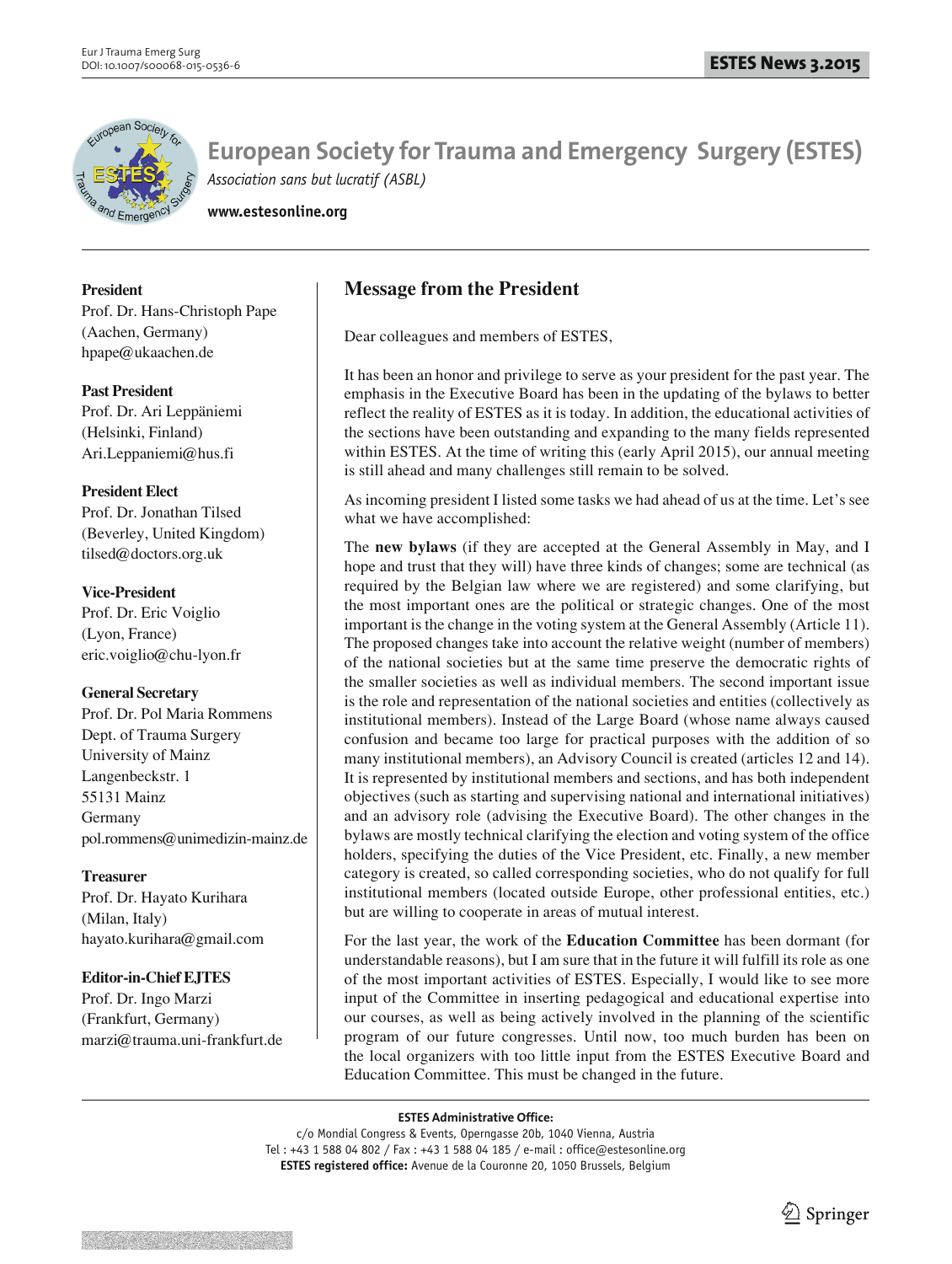

**www.estesonline.org**

#### **President**

Prof. Dr. Hans-Christoph Pape (Aachen, Germany) hpape@ukaachen.de

#### **Past President**

Prof. Dr. Ari Leppäniemi (Helsinki, Finland) Ari.Leppaniemi@hus.fi

#### **President Elect**

Prof. Dr. Jonathan Tilsed (Beverley, United Kingdom) tilsed@doctors.org.uk

#### **Vice-President**

Prof. Dr. Eric Voiglio (Lyon, France) eric.voiglio@chu-lyon.fr

#### **General Secretary**

Prof. Dr. Pol Maria Rommens Dept. of Trauma Surgery University of Mainz Langenbeckstr. 1 55131 Mainz Germany pol.rommens@unimedizin-mainz.de

#### **Treasurer**

Prof. Dr. Hayato Kurihara (Milan, Italy) hayato.kurihara@gmail.com

#### **Editor-in-Chief EJTES**

Prof. Dr. Ingo Marzi (Frankfurt, Germany) marzi@trauma.uni-frankfurt.de The **sections** have been busy (some more, some a little less) in organizing educational activities that will have an even larger role in the future promoting the objectives of ESTES in its many fields of interest. A new section—polytrauma—has been established and will have its organizational meeting in Amsterdam. I also want to mention a few courses that have made great progress in the last year. The MUSEC course under the enthusiastic leadership of Mauro Zago and his team has expanded rapidly and its structure and organization are now much clearer than in the past. The European Trauma Course with Eric Voiglio and Pol Rommens (to be replaced by Carlos Mesquita in the future) representing ESTES has also expanded, produced a new manual, and needs to have more surgical input in the future. The Emergency Surgery Course (ESC) has finally found its structure and organization and with the major strategic move to join forces with our North American friends (AAST) seems to have a bright future. There is also a strong initiative on the European level to clarify and institutionalize the field, mandate and training of Emergency Surgery, and ESTES under the leadership of Jonathan Tilsed is actively involved in the process further developed in a meeting of interested parties in Berlin.

The *European Journal of Trauma and Emergency Surgery* under the solid leadership of Ingo Marzi is maturing rapidly into an important contributor in its field. It is our great pleasure to announce that our journal was recently included in PubMed. This is fantastic news and will help to increase the importance of the journal. A special thanks goes to all authors and reviewers who contribute heavily to the success of the journal.

As a sign that ESTES has become an important player in its field both in Europe and world-wide can be seen in the increasing requests to participate in **international initiatives** in trauma care, prevention programs, etc. Furthermore, more and more national societies are applying for institutional membership of ESTES, and many meetings seek ESTES endorsement. In addition, there are ongoing **scientific projects** endorsed by ESTES.

The **financial situation** of ESTES is solid for the moment and our Treasurer Hayato Kurihara is doing an excellent job together with the ESTES office and Mondial to keep us financially healthy. There are, however, a couple of dark clouds on the horizon: First, the sponsorship from industry especially in view of our **annual meeting** is becoming more endangered due to many reasons, including increasing regulations, the global financial situation, and more targeted sponsorship of the companies, just to mention a few. The concept of preferred partnership needs to be expanded and at the same time the local professional institutional and also preferably governmental support for future ECTES congresses must be solid and play an important role when future congress locations are selected. Finally, the income from **membership fees** of individual and institutional members is an important source of income that should not decrease.

#### **ESTES Administrative Office:**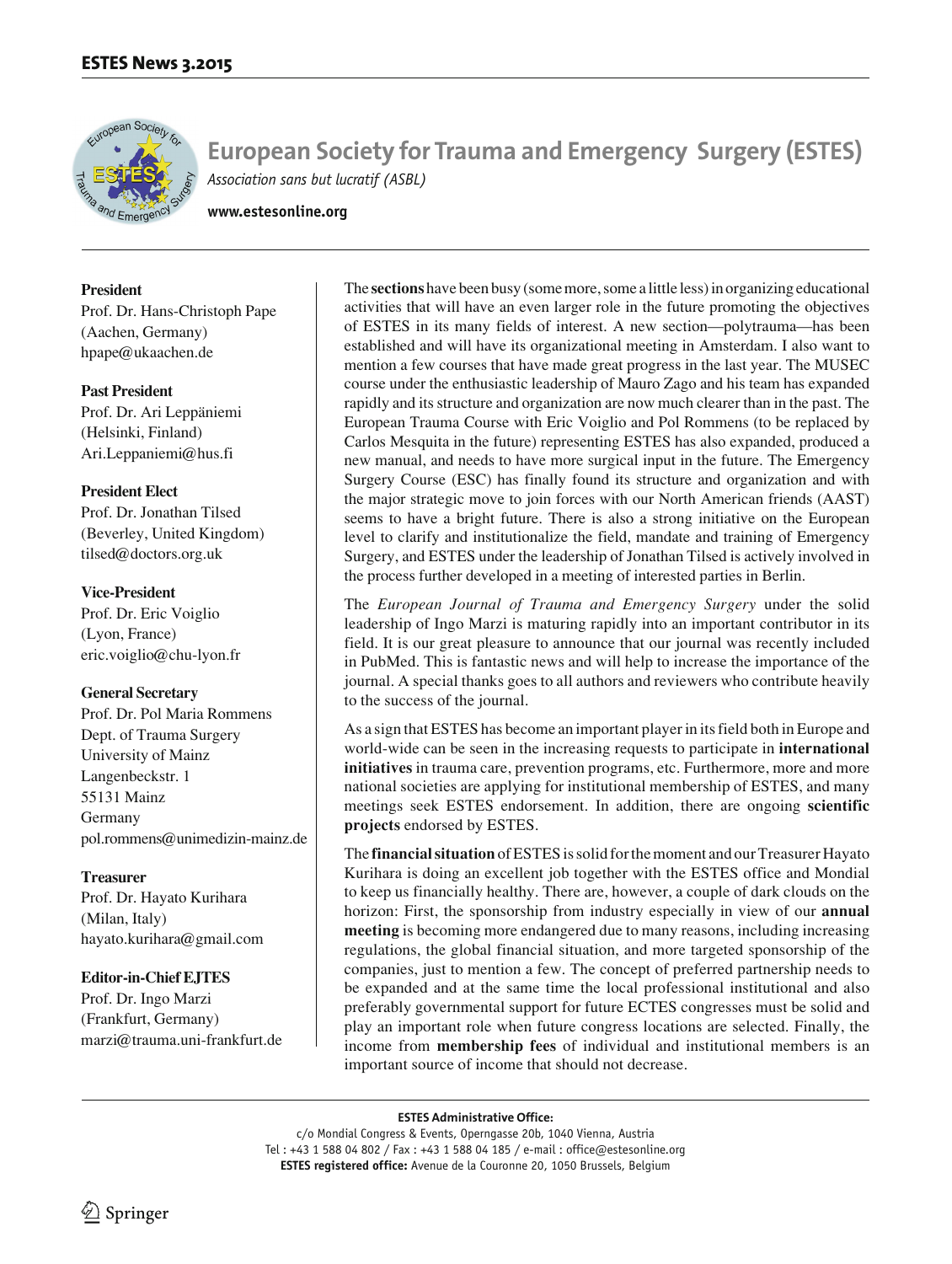

**www.estesonline.org**

#### **President**

Prof. Dr. Hans-Christoph Pape (Aachen, Germany) hpape@ukaachen.de

#### **Past President**

Prof. Dr. Ari Leppäniemi (Helsinki, Finland) Ari.Leppaniemi@hus.fi

#### **President Elect**

Prof. Dr. Jonathan Tilsed (Beverley, United Kingdom) tilsed@doctors.org.uk

#### **Vice-President**

Prof. Dr. Eric Voiglio (Lyon, France) eric.voiglio@chu-lyon.fr

### **General Secretary**

Prof. Dr. Pol Maria Rommens Dept. of Trauma Surgery University of Mainz Langenbeckstr. 1 55131 Mainz Germany pol.rommens@unimedizin-mainz.de

### **Treasurer**

Prof. Dr. Hayato Kurihara (Milan, Italy) hayato.kurihara@gmail.com

### **Editor-in-Chief EJTES**

Prof. Dr. Ingo Marzi (Frankfurt, Germany) marzi@trauma.uni-frankfurt.de Overall, however, the **future** of ESTES looks bright and I am utterly convinced that the challenges will be met head on by the new leadership to which I like to extend my warmest wishes of good luck! After moving to the shadows ( $\circ$ ) after my term as your President, it is always a great pleasure to **thank** all (impossible put I will try) who have made my life much easier during the last year. The Executive Board has been very effective in fulfilling its leadership role and every member has spent numerous hours of their own time, not just participating in the Board meetings, but working at the office and at home to fulfill their many duties. So, Pol, Luke, Eric, Chris, Hayato, and Ingo, thank you very much for your hard work, commitment and friendship! The staff at Mondial has done an excellent job in keeping everything running, and I want to personally thank all and especially Daniela for doing an outstanding job in keeping everything under control, being patient with us, and making sure that minutes and practical aspects of our meetings have been organized properly to the finest details. It is also important to appreciate the sometimes not so visible work that many of our members of sections, committees, and courses do every day to promote the objectives of ESTES, keep up the good work! And last but not least, I am extremely grateful to the members of ESTES for making this society what it is today. It has been truly an honor to serve as your President, one of the highlights of my career. Thank you all very much!

Ari Leppäniemi President ESTES

#### **ESTES Administrative Office:**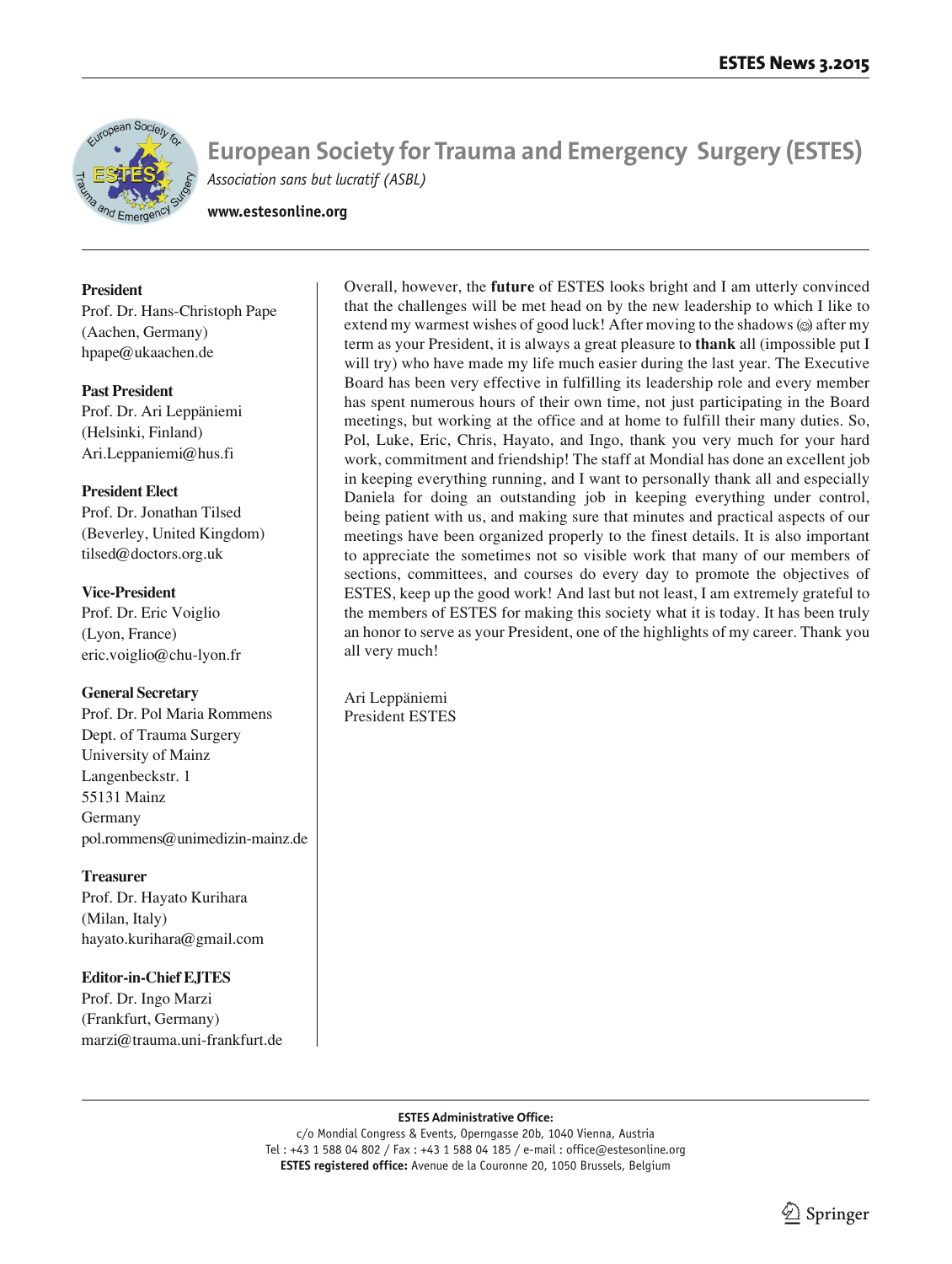

**www.estesonline.org**

## **Message from the Secretary General**

Dear colleagues and friends,

On February 28, 2015, we had a very busy yet fruitful executive board meeting at the Frankfurt Airport Conference Center. Numerous topics were discussed, and some of them will be presented at the General Assembly on May 12<sup>th</sup> in Amsterdam.

The Pan-Cyprian Association of Trauma and Emergency Surgery with 40 members and the Israeli Trauma Society with 139 members have applied for institutional membership in ESTES. After the documents were screened and approved, both requests were forwarded to the General Assembly.

There have been informal contacts with founding members of the British Orthopaedic Trauma Association to determine if interest for institutional membership existed. Great Britain is one of the larger European Countries not represented by institutional membership in ESTES. There should be a mutual interest to change this. Especially the experience with the recently introduced regionalization of trauma care in England and Wales have been very interesting for ESTES.

The newly designed MUSEC logo was approved by the executive board and is in the process of European mark registration. The European Trauma Course Organization (ETCO) has been established as an international nonprofit organization seated in Belgium. It is responsible for the organization and the quality control of the European Trauma Courses (ETC) and the European Trauma course manual. A total of 68 courses were successfully organized in 2014, more than ever before. As there is a continuously high interest in these courses, the number of ETC will continue to be increased. With Eric Voiglio and Carlos Mesquita, ESTES is represented by two persons on the ETCO board.

A memorandum of understanding was signed between ESTES and the American Association for the Surgery of Trauma (AAST) to collaborate on the development of an Emergency Surgery Course (ESC) and ESC manual. Once the manual has been finished and published, this 3-day modular course will be offered to ESTES members to enhance their theoretical and practical skills in the treatment of nontrauma surgical emergencies.

ESTES organized a symposium on treatment of severely injured patients at the  $2<sup>nd</sup>$  congress of the Pan-Ukrainian Association of Traumatology and Osteosynthesis in Kiev on April  $25<sup>th</sup>$ . As in previous years, ESTES was also present at the EFORT annual meeting in Prague with a symposium on fragility fractures on May 27<sup>th</sup>. Similarly, ESTES is preparing another symposium at the international day of the German Congress of Orthopedics and Traumatology (DKOU) in Berlin in October.

The conditions for application of the visceral trauma fellowship have been revised and amended. They will be published in our website and in our journal.

The websites of the Society and of the annual meetings (ECTES) have been integrated into one, which will be the responsibility of our administrative office in Vienna.

ESTES has been asked by the Board of Surgery of the "Union européenne des médecins spécialistes" (UEMS) to prepare a curriculum for and definition of a "transferable competence of emergency surgery", which will be established. Under the leadership of Jonathan Tilsed, the chair of the emergency surgery section of ESTES, an ad hoc committee has worked intensively to develop such a document. After discussion in the executive board, this proposal was presented at the meeting of the UEMS Board of Surgery in Berlin on March 27–28, 2015. The reactions were very positive and it seems that preparations to set up an emergency surgery section will advance quickly. With Jonathan Tilsed as a founding member and chair of this section, ESTES can be assured that it will be involved intensively in all further steps. If everything proceeds well, the first exams of candidates for the transferable competence emergency surgery will be taken on the occasion of ECTES 2016 in Vienna.

**ESTES Administrative Office:**

c/o Mondial Congress & Events, Operngasse 20b, 1040 Vienna, Austria Tel : +43 1 588 04 802 / Fax : +43 1 588 04 185 / e-mail : office@estesonline.org **ESTES registered office:** Avenue de la Couronne 20, 1050 Brussels, Belgium

2 Springer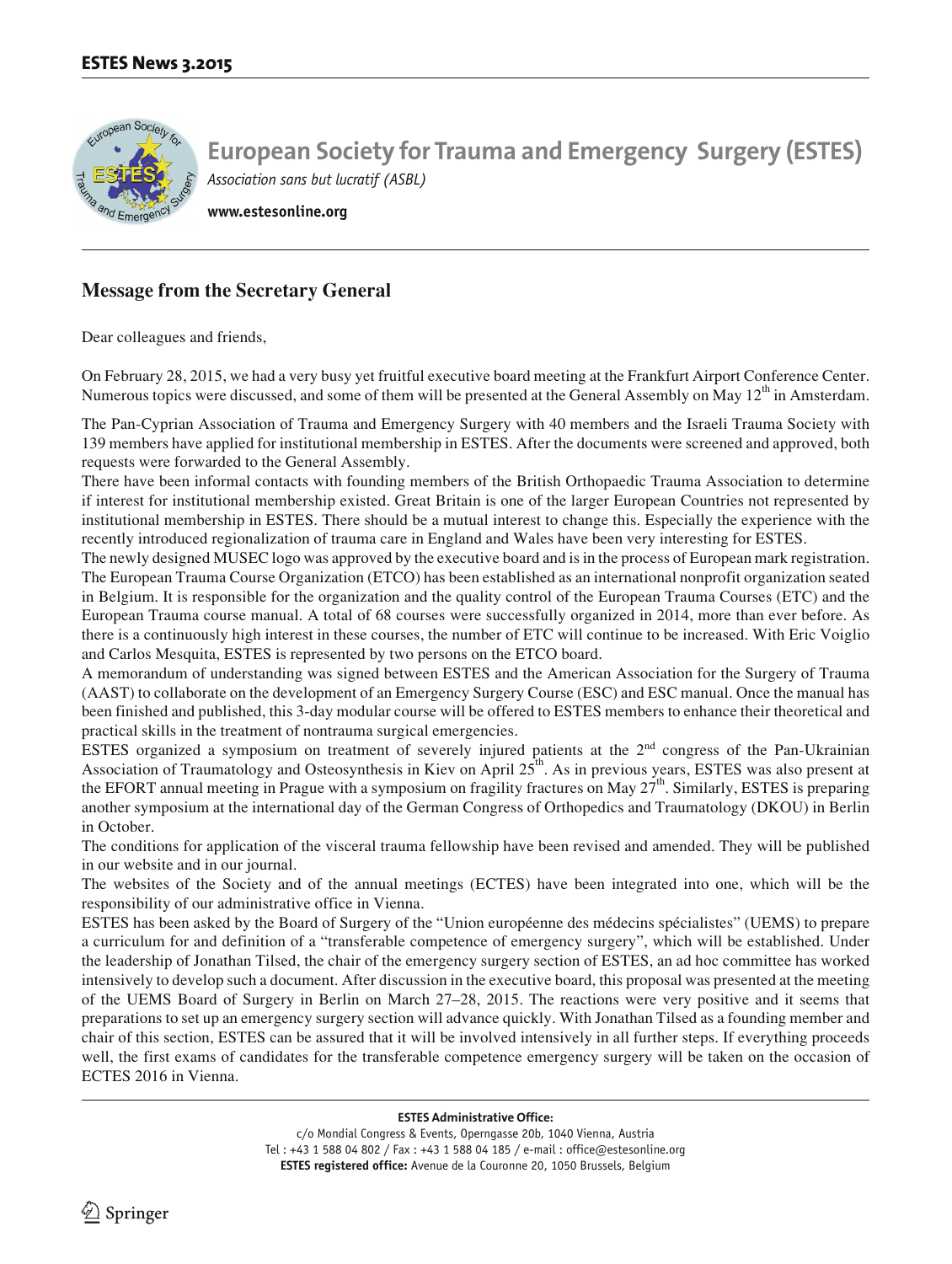

**www.estesonline.org**

An important part of the executive board meeting on February  $28<sup>th</sup>$  was dedicated to the preparation of the extraordinary General Assembly on May 11<sup>th</sup> in Amsterdam. The only topic on the agenda of this meeting was the change of bylaws. After a broad discussion with our members and the General Assembly Meeting on October 31, 2014, in Berlin, we were well prepared for the final discussion and voting. The bylaws were finally approved in the extraordinary General Assembly. We are convinced that the new structure of ESTES will enable better communication between the governing bodies and more flexibility, creativity and initiatives from the sections and boards.

With kind regards,

Prof. Dr. Dr. h.c. Pol M. Rommens ESTES Secretary General

**ESTES Administrative Office:**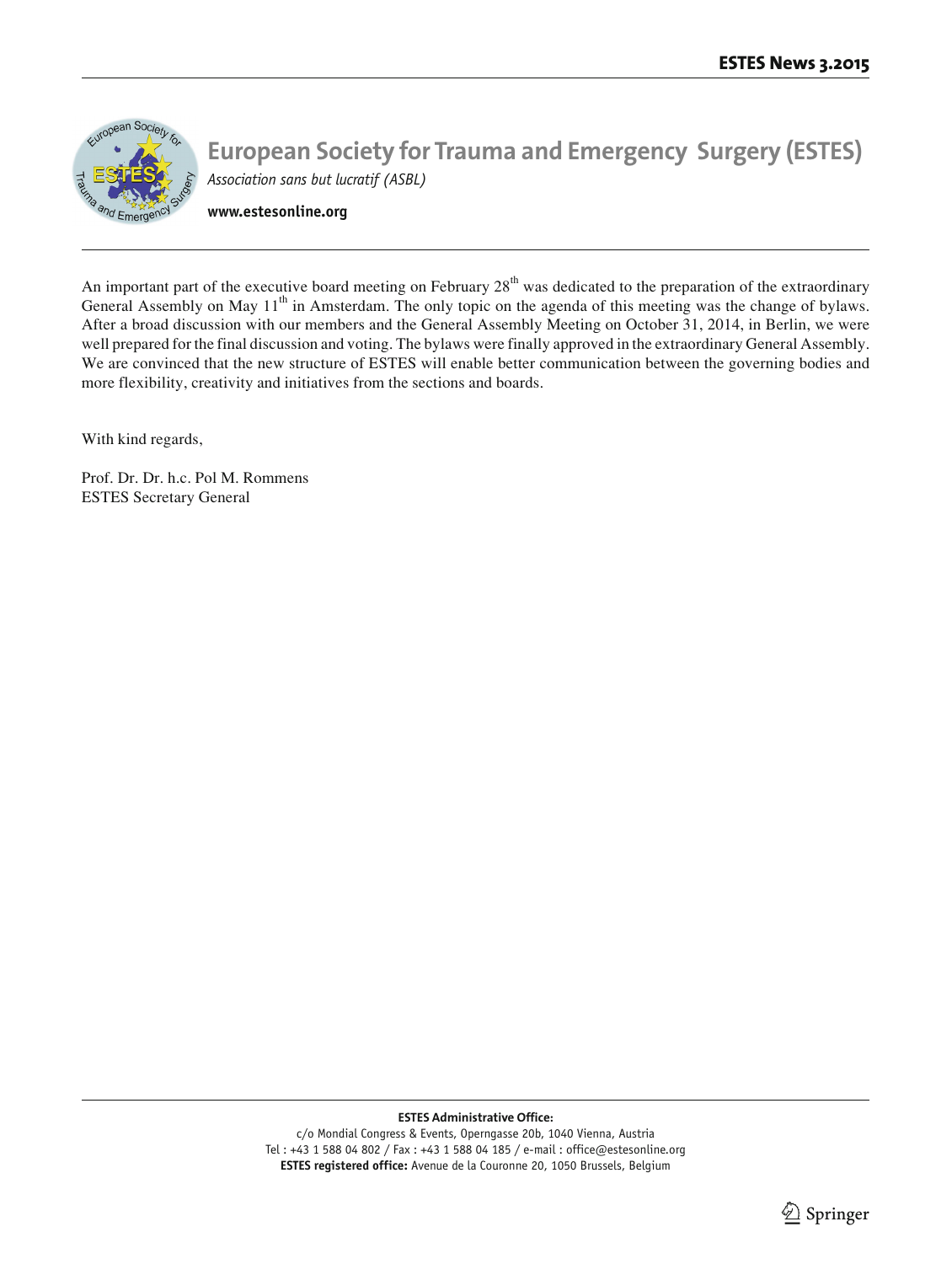

**www.estesonline.org**

# **Médecins Sans Frontières ( = Doctors Without Borders)**



Médecins Sans Frontières (MSF) is an international humanitarian medical organization offering orthopedic care in two major trauma centers: one in Haiti and the other in Afghanistan. In these trauma centers, there are annually more than 4,500 surgical interventions, e.g., internal fixations, external fixations, and amputations when necessary.

Thanks to their professional experience, expatriate orthopedic surgeons train, coach, and exchange knowledge with the local surgeons in order bring them to more autonomy in the MSF projects and then, in their own country.

If you are interested in joining MSF or if you would like to obtain more information on our orthopedic activities, please go to www.orthosurgeon.msf.org.

For further questions, please contact Ms. Géraldine Taeymans (Medical.FieldRecruitment@brussels.msf.org).

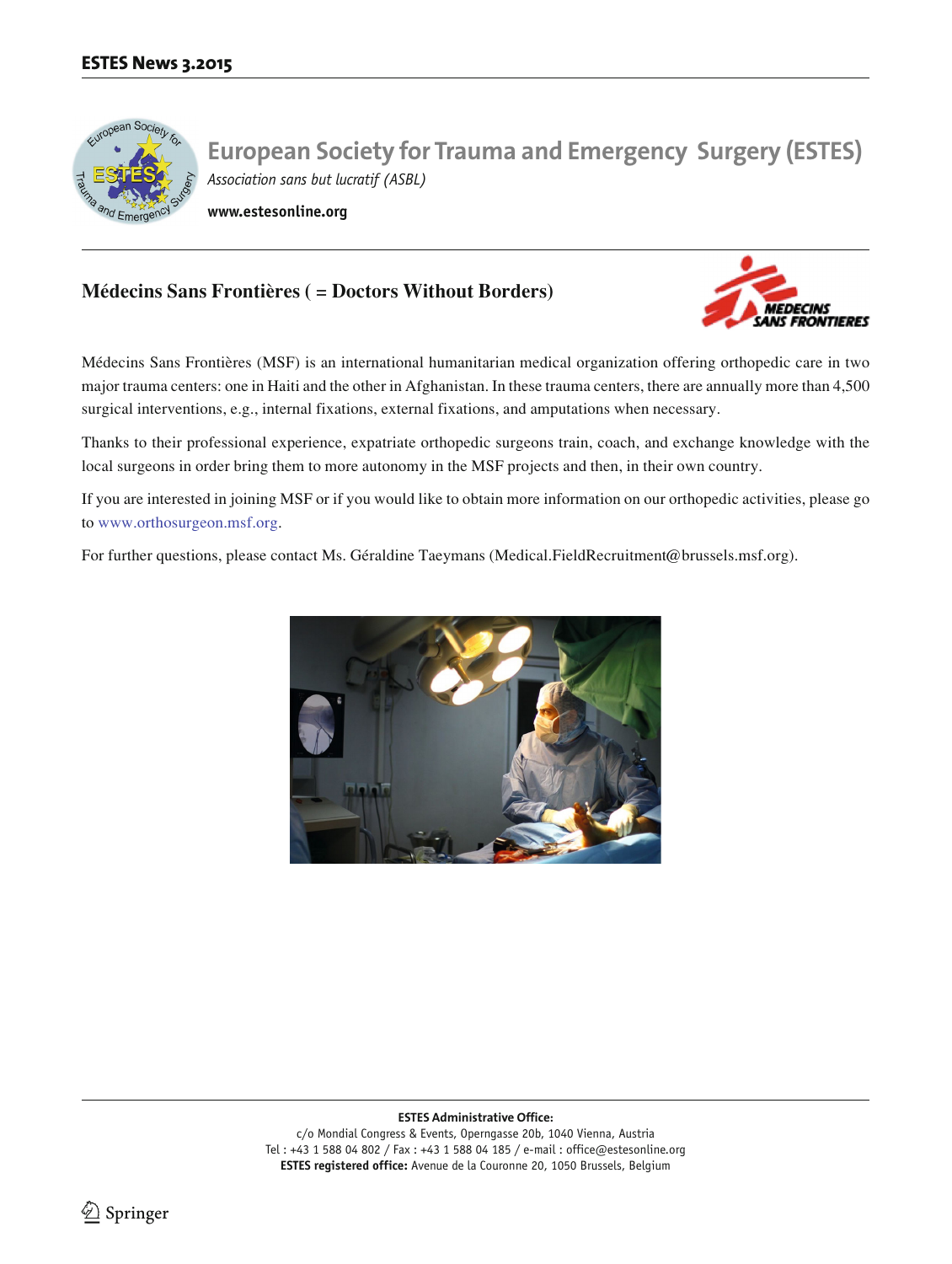

**www.estesonline.org**

# DEFINITIVE SURGERY FOR TRAUMA CARE-DSTCTM





# **European Society for Trauma and Emergency Surgery (ESTES) Section for Surgical Research Graz, Medical University of Graz**

in cooperation with the

# **International Association for the Surgery of Trauma and Surgical Intensive Care (IATSIC)**

## **DEFINITIVE SURGERY FOR TRAUMA CARE-DSTC™**

**September 21–22, 2015**

The symposium provides an ideal mix of the standard-of-care principles with cutting edge and forward-moving practices. It explores issues related to resuscitation and surgical technique. The workshop has theory sessions in the morning and hands-on sessions in the afternoon. It provides in-depth and cutting-edge information in the field of visceral injuries.

| Course director:         | Prof. Dr. S. Uranues                                                           |
|--------------------------|--------------------------------------------------------------------------------|
| Course language:         | English                                                                        |
| <b>Course location:</b>  | Department of Surgery, Auenbruggerplatz 29, 8036 Graz, Austria                 |
| <b>Registration fee:</b> | € 850.00<br>$\epsilon$ 775.00 for members of ESTES and IATSIC member societies |
| <b>Registration:</b>     | e-mail to i.prassl@medunigraz.at, fax: $+43$ (0) 316 385 16845                 |

**More information:**

http://www.chirurgischeforschung.at/de/viszeraltrauma-ws.html

**ESTES Administrative Office:**